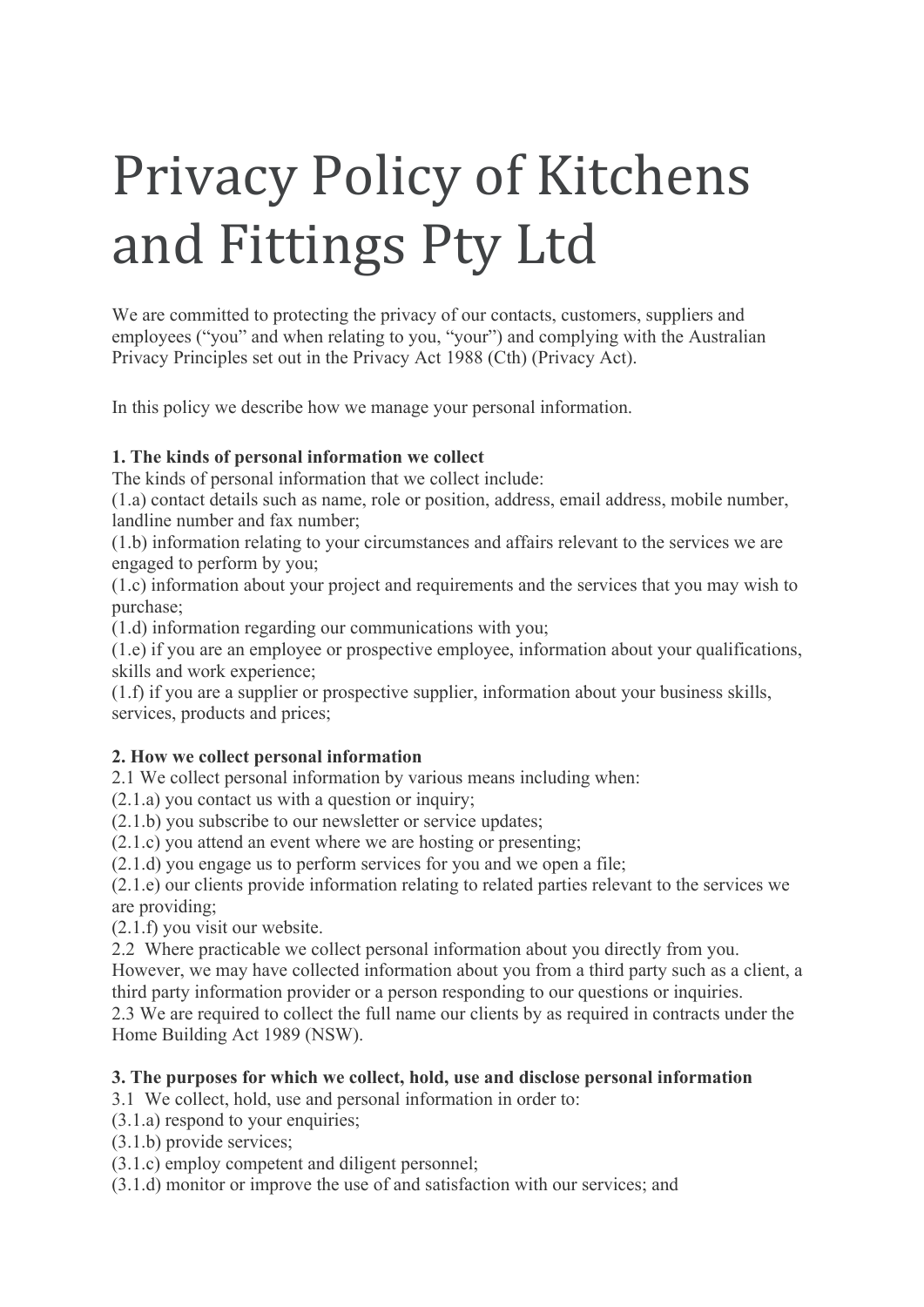(3.1.e) let you know about industry developments, our expertise and services that may be of interest to you.

3.2 We disclose personal information:

(3.2a) in order to carry out the services as engaged by our clients; and

(3.2b) subject to our confidentiality obligations, when using services in support of our services.

### **4. The parties to whom your personal information is disclosed**

4.1 Subject to our confidentiality obligations, we may share some relevant personal information with:

(4.1.a) parties related to the services we provide for you, government authorities and service providers as reasonably required to carry out services for you;

(4.1.b) our e-mail marketing provider for the purposes of providing you our newsletter, invitations and industry updates; and

(4.1.c) third party service providers who assist us with archival, auditing, accounting, legal, business consulting, website or technology services.

4.2 We also will disclose your information if required by law to do so or in circumstances permitted by the Privacy Act – for example, where we have reasonable grounds to suspect that unlawful activity, or misconduct of a serious nature, that relates to our functions or activities has been is being or may be engaged in, in response to a subpoena, discovery request or a court order.

## **5. Disclosure of information outside the jurisdiction of collection**

5.1 We do not disclose personal information to overseas recipients

## **6 Opting out of marketing communications**

6.1 We may, from time to time, send you newsletters, invitations and industry updates about our services. You can opt out of receiving further such communications by notifying us using our contact details below by clicking the "unsubscribe" option at the bottom of any marketing e-mail received from us.

## **7. Security**

7.1 We take reasonable physical, technical and administrative safeguards to protect your personal information from misuse, interference, loss, and unauthorised access, modification and disclosure. For example, we maintain our files in secure offices and limit access to personal information to individuals with a need to know.

#### **8. Access/correction/updating personal information**

8.1 You can contact us to access, correct or update your personal information. Unless we are subject to confidentiality obligation or some other restriction on giving access to the information and we are permitted to refuse you access under the Privacy Act, we will endeavour to make your information available to you within 30 days. Examples of circumstances where we may refuse to give you access to your personal information include where:

(8.1.a) giving access would be unlawful;

(8.1.b) we reasonably believe that giving you access would pose a serious threat to the life, health or safety of any individual or to public health or public safety;

- (8.1.c) giving access would have an unreasonable impact on the privacy of others;
- (8.1.d) the information could reveal the intentions of a party in negotiations;
- (8.1.e) giving access could prejudice the taking of appropriate action in relation to unlawful